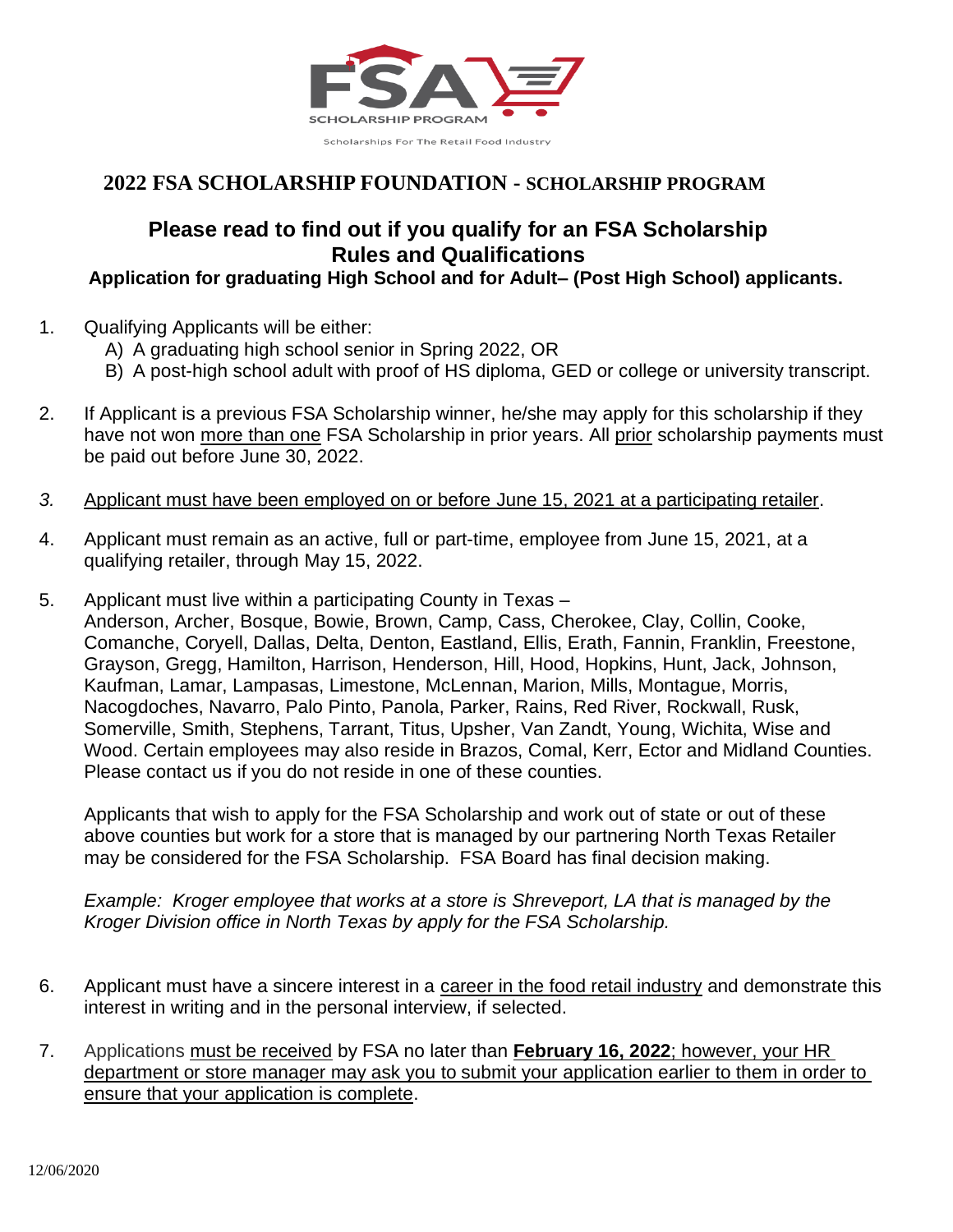

- **8.** All applicants selected for an interview must attend their personal interview on **SATURDA***Y, March 26, 2022, in the Dallas area.* If selected for an interview, applicant will be notified by email. Exception will made for those applicants that work for Partnering North Texas Retailer out of state more than 100 miles from interview site. A designated interview site will be communicated to the applicants that this affects. All requirements are the same the personal interviews. No exceptions will be made for the off-site interviews. FSA holds final decision making.
- 9. The FSA Scholarship award is a \$2,500.00, a two-year scholarship, paid in 4 \$625.00 semester installments commencing Fall 2022 and completed by Spring (June 30) 2024. Any payments not applied for and not paid by June 30, 2024, will be forfeited unless a request from the scholarship winner is made and then approved by the FSA Board of Directors.
- 10. Scholarship funds apply only toward bachelor's or Associates Degree Programs. Award does NOT apply to master's degree Programs. An exception will be made if the student has not used up all their funds (with in the 2 years), they can use remaining funds towards master's degree. Must be approved by FSA Board of Directors.
- 11. Winner agrees to take a minimum of 6 credit hours, in classroom, per semester at a Texas college or university. Winner may take on-line classes anywhere so long as the individual remains in Texas and the classes apply to their degree plan. Exceptions can be made with FSA approval of qualifying applicants working out of state. Must be approved by FSA first.

*Example: An FSA Scholarship Winner works at a store in Shreveport, LA that is managed by a FSA partnering North Texas Retailer. They may go to school in the state in which they work which would be Louisiana. They may not attend college in Alabama.* 

- 12. Scholarship fund will be paid directly to and only to, a Texas college or university or on-line accredited college or university. Scholarship funds may be used for tuition and for books. Any funds from FSA in a student's account that are not used within one semester period may be rolled over to the student's next semester tuition and books.
- 13. If awarded, each semester winners must complete a "Request for FSA Funds" and submit the request to FSA at Funds@FSAScholarshipFoundation.org along with proof of class registration to initiate an FSA installment payment to the student's college or university account. Allow 15 days for processing the payment to the college or university.

If you have read the qualifications and feel you are eligible for an FSA scholarship, then please read the INSTURCTIONS, complete, and submit your FSA Scholarship Application. Good luck!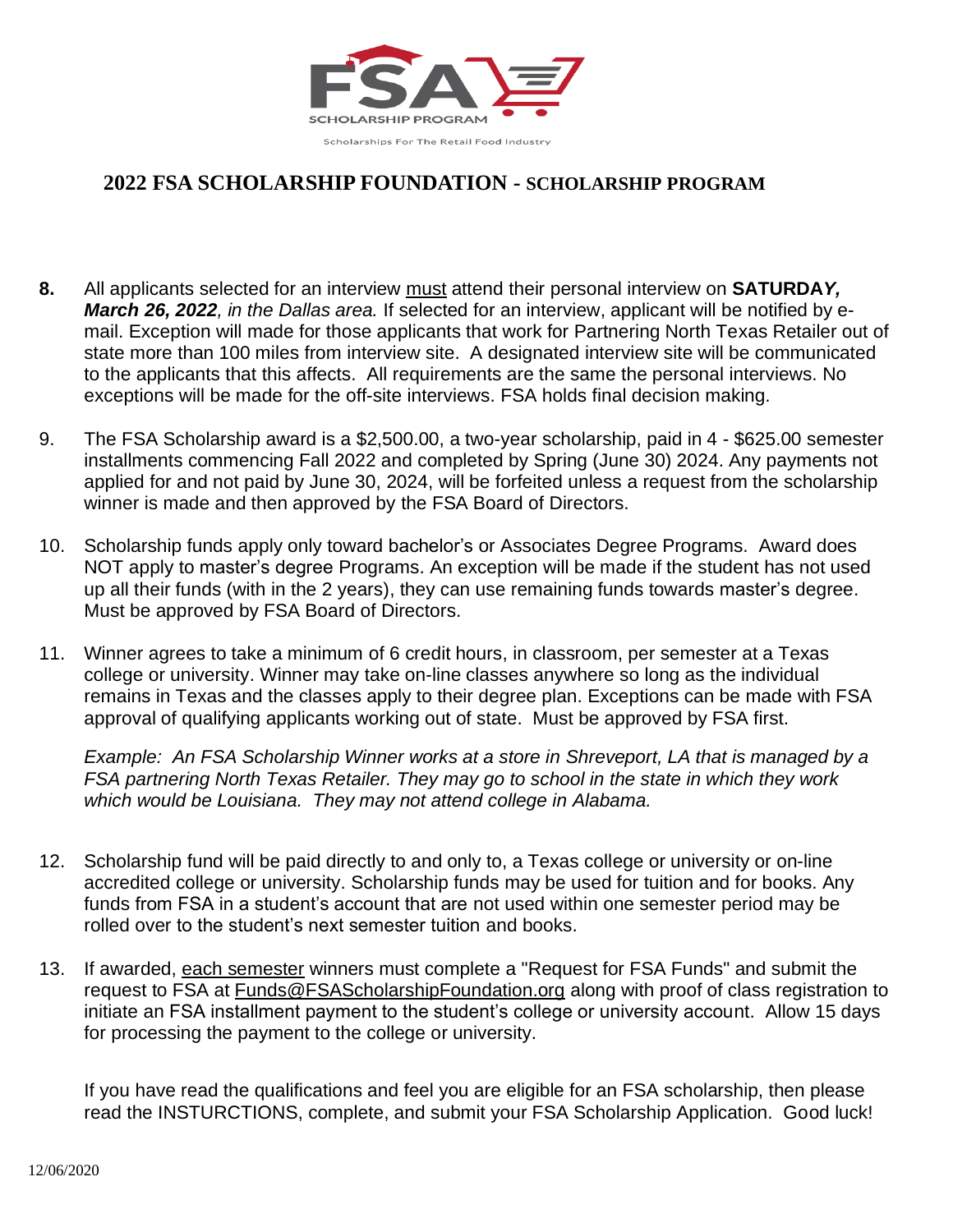

## **Due date February 16, 2022 Application MUST be submitted Electronically through the FSA Website. No Exceptions Made.**

**Questions:**

[Applications@FSAscholarshipfoundation.org](mailto:Applications@FSAscholarshipfoundation.org)

**Or enter our web site**

[www.FSAScholarshipFoundation.org](http://www.fsascholarshipfoundation.org/) **Click on: Apply Here for 2022 Scholarship**